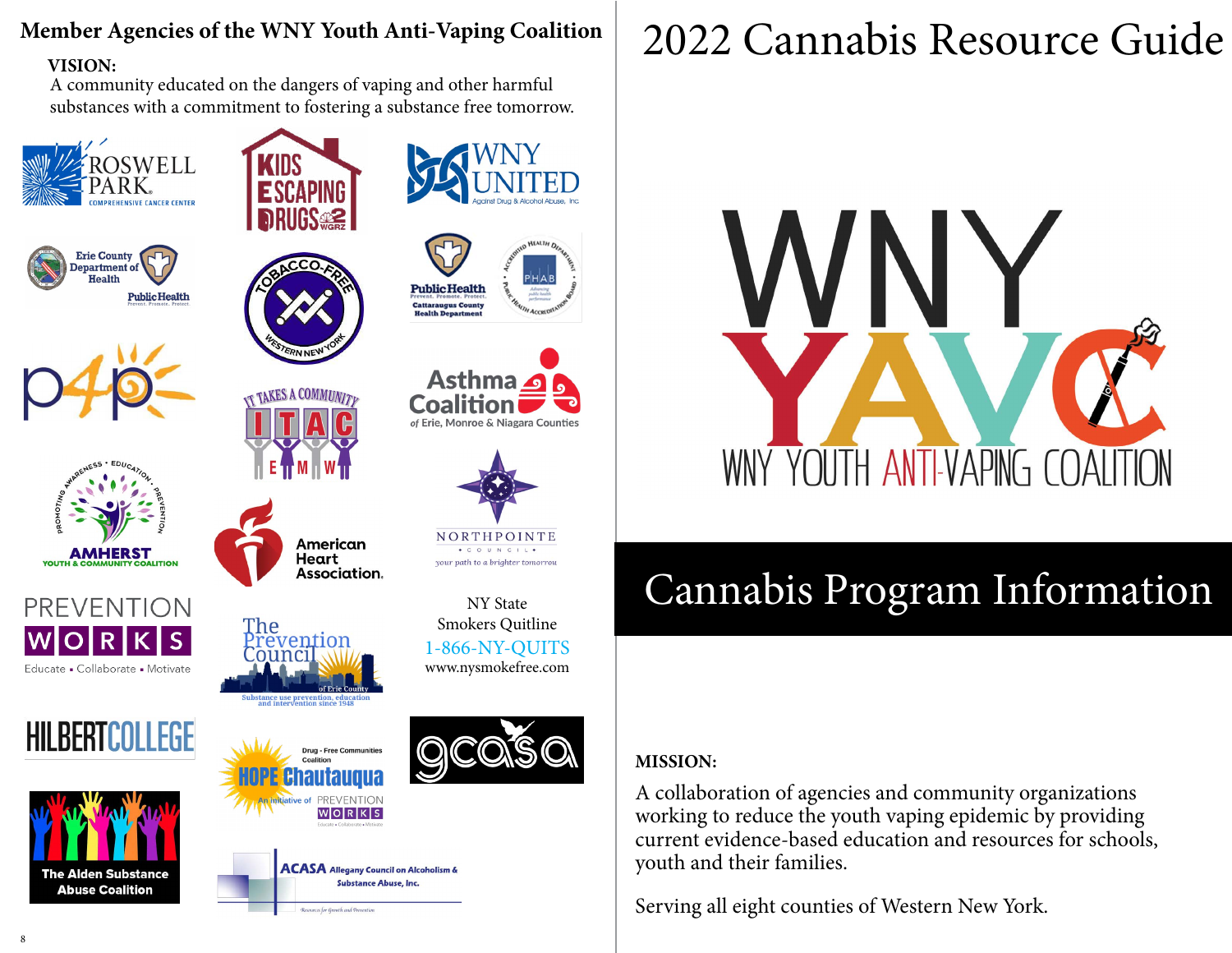# **Allegany County:**

### **ACASA: Allegany Council on Alcoholism and Substance Abuse, Inc.**

Prevention Educators present the topic of marijuana through Too Good for Drugs and Life Skills programs, and provide 1:1 education for students referred by school staff. Teen Intervene for ages 12-19 is also offered.

Adult education presentations for school staff, community members, agencies, etc. are available. These are 30-60 minutes long and cover the history of marijuana use, short and long-term health effects, forms of marijuana and current trends, signs and symptoms, plus parent resources.

### **CONTACT:**

**Ann Weaver**, LMSW, CPP Allegany Council on Alcoholism and Substance Abuse, Inc. (ACASA) [aweaver@alleganycouncil.org](mailto:aweaver%40alleganycouncil.org?subject=) 585-593-1920, ext. 713 Programs for Students and Adults

# **Chautauqua County:**

### **Prevention Works:**

Youth Programs and services include Too Good for Drugs, grades 5th and up provides marijuana education- one (1) lesson per grade level. Current Trends for Middle and High School students provides students with updated current trends and information about marijuana, 1 hour sessions.

Teen Intervene for teens ages 12-19, suspected of experiencing mild to moderate problems associated with marijuana, alcohol or other drug use. The program can include parents or guardians.

**CONTACT: Laurie Reynolds** Prevention Works [Laurie@preventionworks.us](mailto:Laurie%40preventionworks.us?subject=) 716-664-3608 Programs for Students and Adults

# **Web Based Marijuana Resources:**

- NYS Office of Cannabis Management- [https://cannabis.ny.gov/](https://cannabis.ny.gov/  )
- Stanford Medicine, Marijuana Prevention Toolkit [https://med.stanford.edu/cannabispreventiontoolkit.html](https://med.stanford.edu/cannabispreventiontoolkit.html  )
- Community Anti-Drug Coalitions of America, CADCA, Cannabis The Current State of Affairs [https://www.cadca.org/resources/new-practical-theorist-available](https://www.cadca.org/resources/new-practical-theorist-available  )
- National Academies of Science, Engineering, and Medicine report on the Health Effects of Cannabis and Cannabinoids. This is THE resource for the state of the definitive science on cannabis so far: [https://www.ncbi.nlm.nih.gov/books/NBK423845/](https://www.ncbi.nlm.nih.gov/books/NBK423845/ )
- Center for Disease Control Health Effects of Marijuana [https://www.cdc.gov/marijuana/index.htm](https://www.cdc.gov/marijuana/index.htm  )
- National Institute on Drug Abuse Fact Sheet [https://www.drugabuse.gov/sites/default/files/marijuanauseinfo.pdf](https://www.drugabuse.gov/sites/default/files/marijuanauseinfo.pdf  )
- Center for Disease Control Pregnancy and Marijuana Fact Sheet[https://www.cdc.gov/marijuana/pdf/marijuana-pregnancy-508.pdf](https://www.cdc.gov/marijuana/pdf/marijuana-pregnancy-508.pdf )
- Partnership to End Addiction, How to Talk to Kids About Marijuana [https://drugfree.org/article/how-to-talk-about-marijuana/](https://drugfree.org/article/how-to-talk-about-marijuana/ )
- State of Colorado Department of Public Health and Environment Information- [https://responsibilitygrowshere.com/](https://responsibilitygrowshere.com/  )
- American Public Health Association, Lower Risk Cannabis Use Guidelines- [https://ajph.aphapublications.org/doi/full/10.2105/](https://ajph.aphapublications.org/doi/full/10.2105/AJPH.2017.303818 ) [AJPH.2017.303818](https://ajph.aphapublications.org/doi/full/10.2105/AJPH.2017.303818 )
- Office of Addiction Services and Supports, OASAS,  [https://oasas.ny.gov/cannabis]( https://oasas.ny.gov/cannabis   )
- Substance Abuse and Mental Health Services Administration, SAMSHA, Smart Approaches to Marijuana, SAM, <https://samhsa.gov>
- Harvard Health, Marijuana and Heart Health: what you need to know<https://health.harvard.edu>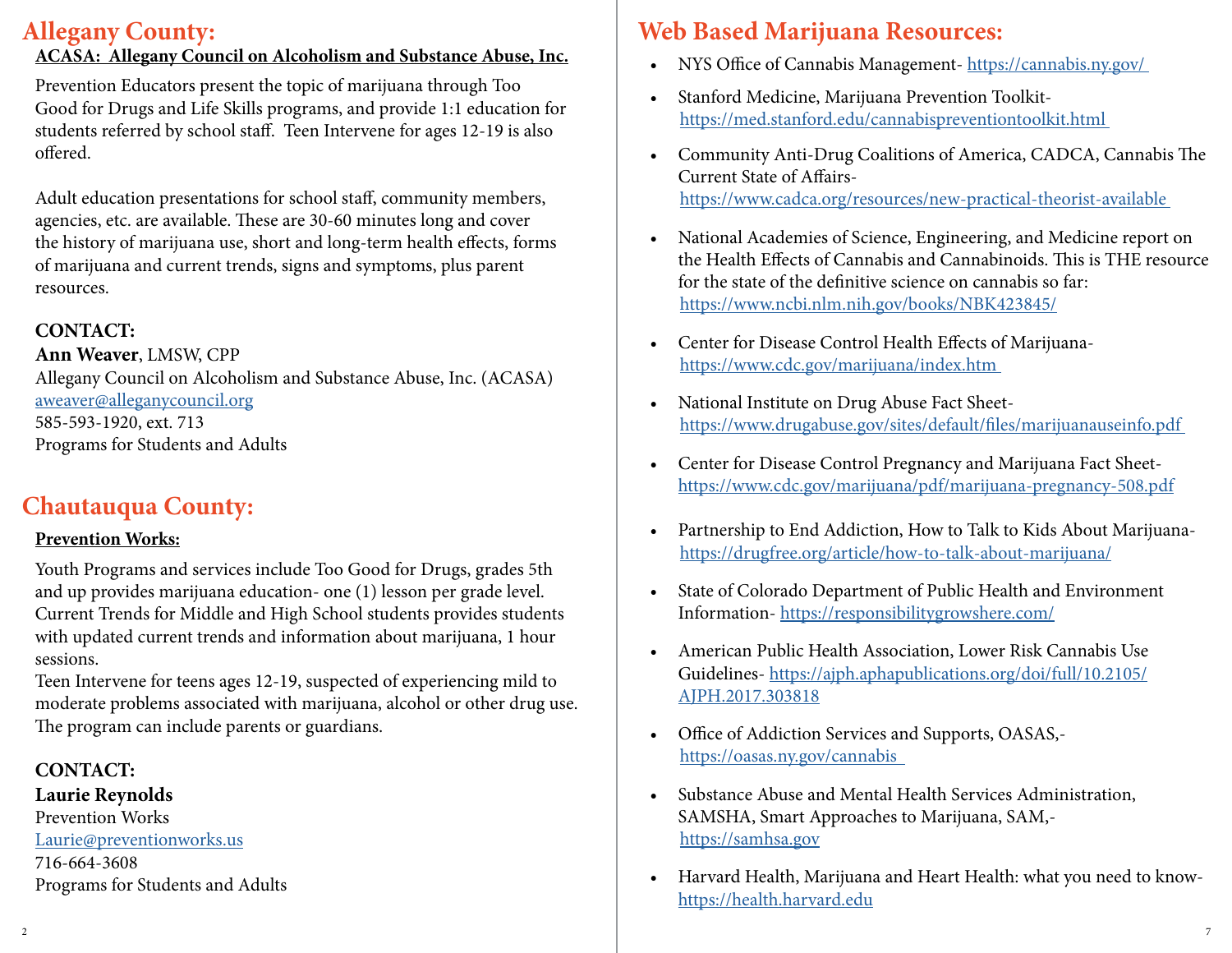# **Erie County:**

#### **Erie County Department of Health Community Wellness:**

Educational presentation for middle and high school students, as well as an adapted version for adults, parents and professionals. ECDOH staff will talk about the NY cannabis law, the various forms of cannabis and the dangers associated with each, trends, long and short term effects on the body, brain and overall health, possible negative educational, career, legal and social consequences of cannabis use and resources for help. In addition, adults will hear updated cannabis use data, harm reduction, and recognizing cannabis substance use and substance use disorder. Presentation is 35-45 minutes long depending on the audience.

# **CONTACT:**

**Kelly Asher-Smalt** Erie County Department of Health [Kelly.Asher@erie.gov](mailto:Kelly.Asher%40erie.gov%20?subject=) 716-858-7685 or 716-858-6153 Programs for Students and Adults

### **Kids Escaping Drugs:**

Intervention Program on marijuana and any drug related topic. A presentation will include someone sharing their personal experiences with marijuana or another substance. This is a 60 - 90 minute program for at risk teens (ages 10-18) and their parent /guardian(s). The program will educate participants on the potential dangers and consequences of teen use. Recommendations for the program can be made by any adult who is concerned about a teen's marijuana or drug use (educator and parent referrals are most common). The program is offered on a monthly basis. Parent / guardian attendance is required.

### **CONTACT:**

**John Bennett** 

Kids Escaping Drugs [jbennett@ked.org](mailto:jbennett%40ked.org?subject=) 716-827-9462 Programs for Students and Adults

# **Orleans County:**

### **Genesee/Orleans Council on Alcoholism and Substance Abuse, Inc. Marijuana Then & Now with GCASA Prevention**

The Stanford University Cannabis/Marijuana Awareness & Prevention Toolkit is an educational resource aimed at preventing middle and high school students' use of cannabis/marijuana. It can also be adapted to use in community-based and health-related organizations. The program can be delivered in one to three 45-minute sessions, depending on the needs of the participants receiving the service.

This program is interactive and designed to educate participants about cannabis/marijuana products. Participants will learn how the brain develops and how cannabis/marijuana effects brain development. They will also learn how cannabis/marijuana interferes with adolescent development of life skills; and why and how some people become addicted to it. Participants will gain a better understanding of themselves, how to make healthy choices, and refusal skills to address peer pressure. In addition, Prevention Educators present the topic of marijuana through Too Good for Drugs program, and provide 1:1 education for students referred by school staff and Teen Intervene for grades 8-12.

### **CONTACT: Diana Fulcomer** GCASA [dfulcomer@gcasa.org](mailto:dfulcomer%40gcasa.org%20?subject=) 585-331-8729 Programs for Students and Adults

### **Wyoming County: Partners for Prevention**

Prevention programs available for middle and high school students with information on marijuana use and its effects on health.

Classes about substance use can be tailored to meet the needs of the group. Sessions run about 40 minutes, in person or virtually.

 $\sim$  6  $\sim$  3 **CONTACT**: **Lydia Dziedzic** Partners for Prevention [ldziedzic@wyomingco.net](mailto:ldziedzic%40wyomingco.net?subject=) 585-786-8970 Programs for Students